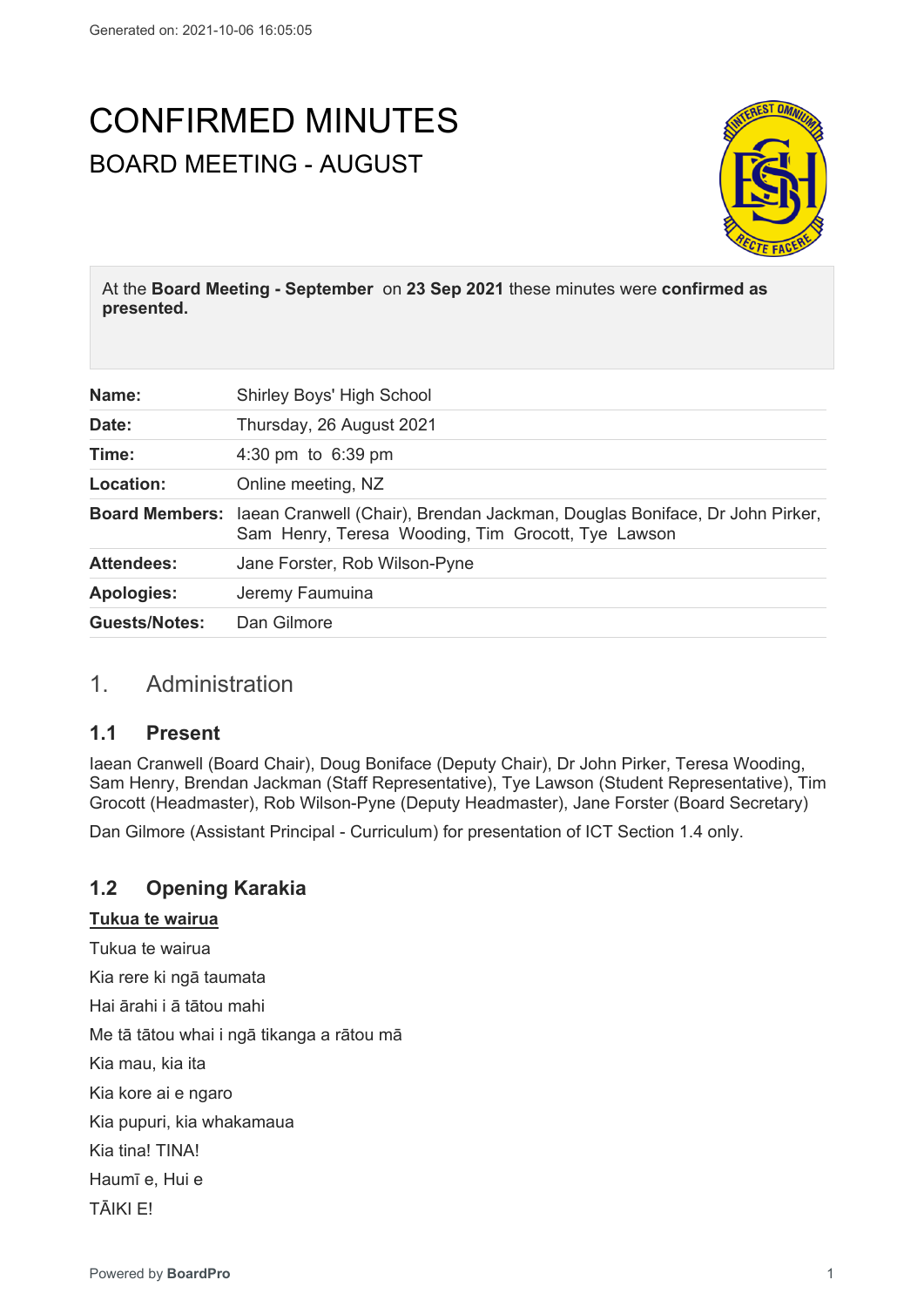#### **1.3 Headmaster's Update - Alert Level 4**

Tim Grocott, Headmaster addressed the speed in which New Zealand went into lockdown, how this made things slightly more challenging, but staff have responded well. NZQA have announced the delay of NCEA examinations by two weeks, which has given people some breathing space but will mean some additional work around timetabling and events. Devices have been dispatched to students that indicated they didn't have one.

# **1.4 Apologies**

Iaean Cranwell, Board Chair noted Jeremy Faumuina's late apology for tonight's meeting.

# **1.5 ICT Update from Dan Gilmore, Assistant Principal**

Mr Dan Gilmore, Assistant Principal read to his previously circulated report and PowerPoint presentation regarding the New Era Review and the ICT Review.

Noted: Recommendations are covered in the Business Manager's Report, Section 3.5 Finance, Property and H&S.

Noted: Sam Henry left the meeting at 5.00pm due to urgent work matters, Dan Gilmore left the meeting at 5.48pm following his presentation.

#### **1.6 Interests Register**

#### **1.7 Action Item List**

| Due Date    | <b>Action Title</b>                                                                     | Owner           |
|-------------|-----------------------------------------------------------------------------------------|-----------------|
| 26 Aug 2021 | Thank 24/7 Youth Workers<br>Status: Completed on 19 Aug 2021                            | Rob Wilson-Pyne |
| 23 Sep 2021 | Overseas travel - returning support of staff member<br>Status: Completed on 29 Sep 2021 | Tim Grocott     |
| 1 Oct 2021  | <b>Staff Survey</b><br>Status: Completed on 29 Sep 2021                                 | Tim Grocott     |

# 2. Strategic decisions

# 3. Monitoring

# **3.1 Headmaster's Report**

Headmaster's report taken as read.

Highlights below:

- Achievement data was presented within the report this month and broken down by ethnicity.
- Gateway is an opportunity for vocational work for students, one day a week they are working in a business, within the report is what year levels and ethnicity are engaged in Gateway. It is mainly in the areas of building or plumbing and drain laying and also motivative engineering and aviation. The Headmaster acknowledged the work that Laura McLeod, Gateway Coordinator does to find these work placements, which is about sixty places of work.
- Attendance, vast majority are attending over 70% of the time, compared to 2019 the majority of students attending above 90% is higher, there are less students attending 80-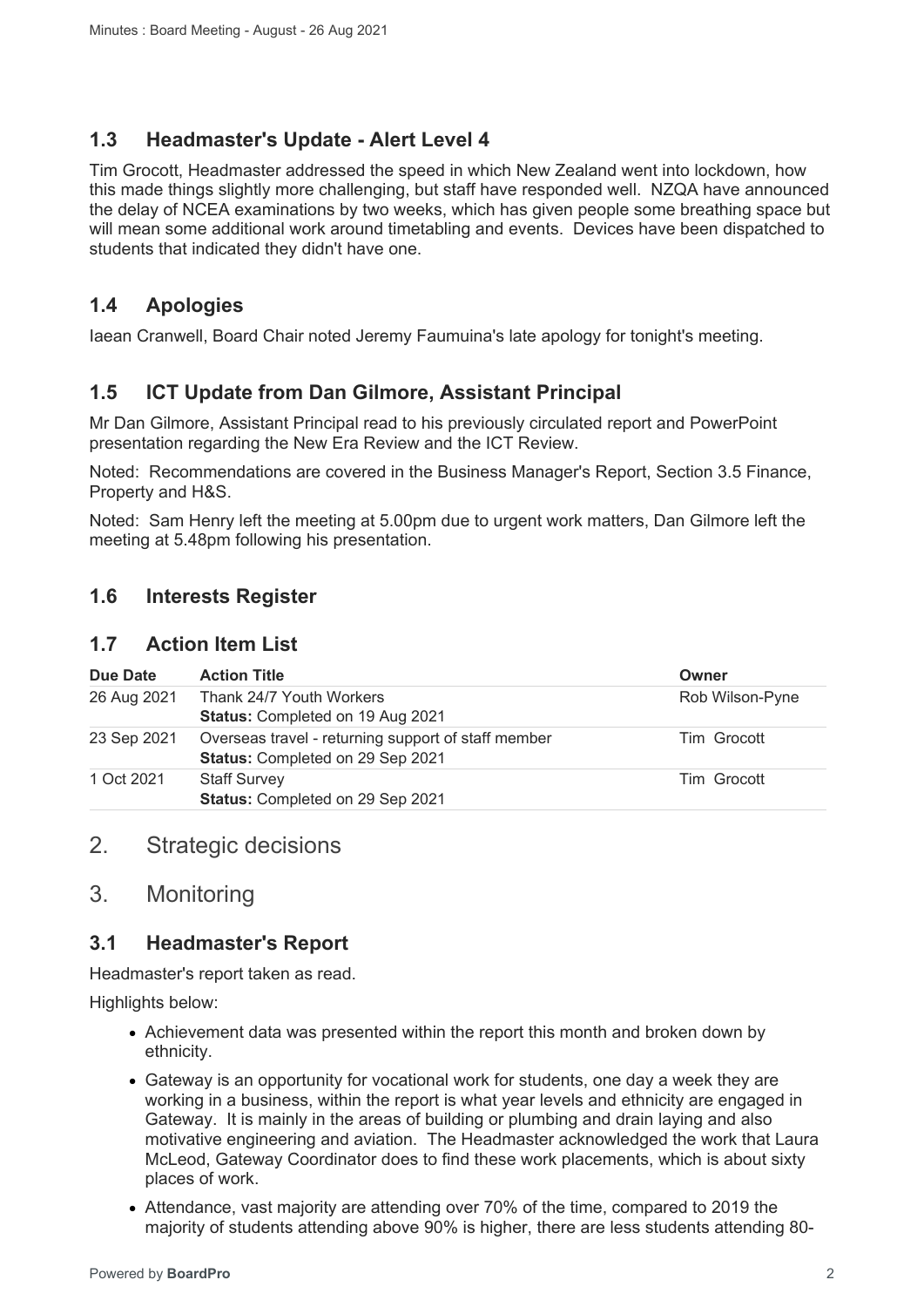90% which is good as they have shifted up above 90%. The targeted area of reducing the number of students that attend between 70-79% of the time has decreased which is pleasing, so we are tracking in the right direction.

- Scholarships acknowledgment to staff that have put in a lot of work for those, mainly Karyn Liddell and Rebekah Johnson.
- The school course selection process is under way, it will mostly be online. The course selection day may be difficult to hold due to Covid and we will look at a different way to run this.
- NCEA datasheet has been rolled out again, this is a very useful tool for tracking our student achievement and attendance.
- The work that has been done with the Kapa Haka Rōpū has been fantastic and the boys did extremely well at the regionals and the school was extremely proud of them.
- Steve Shaw, HOD Guidance has resigned, which is sad news but he has an excellent opportunity. It may be a challenge for the school to replace Steve, we will advertise this position shortly. Steve leaves at the end of this term.
- Enrolments for 2022 are currently sitting at about 268 for the Year 9 intake.
- Mid-winter swim, it was unfortunate that due to weather conditions this couldn't go ahead in the capacity we had hoped. Just to acknowledge we had some great support from the North Beach Surf Club, a shame we couldn't run with it as they had 10 life guards on the day to support the boys. We still managed to raise \$2,500 for Plunket, which was a success.

#### **Appointment of the Returning Officer for the Student Board Representative**   $\mathbf{A}$ **Elections**

The Headmaster moved that Rob Wilson-Pyne, Deputy Headmaster is appointed as the Returning Officer for the upcoming Student Board Representative Elections.

| <b>Decision Date:</b> | 26 Aug 2021    |
|-----------------------|----------------|
| Mover:                | Tim Grocott    |
| Seconder:             | Teresa Wooding |
| Outcome:              | Approved       |

- We were involved in a Tukutuku collaboration between the Christchurch Symphony Orchestra, Jolt Dance Company, Avonside Girls' High School and Ferndale Waikahu Satellite, this was really well received and a nice thing to be part of.
- We had success in the Maatangi Whenua Canterbury Geography Quiz.
- Single Malt, our school band have now qualified for the national finals of Band Quest. Unfortunately we are not sure what will happen with that in the current climate as this was to take place in Auckland.

#### **Adoption of the Headmaster's August Report**

The Headmaster moved that the Board adopt the Headmaster's August report.

| <b>Decision Date:</b> | 26 Aug 2021      |
|-----------------------|------------------|
| Mover:                | Tim Grocott      |
| Seconder:             | Douglas Boniface |
| Outcome:              | Approved         |

# **3.2 Policy Review**

#### **SchoolDocs**

 $\sum_{i=1}^{n}$ 

Policies for review in Term 3: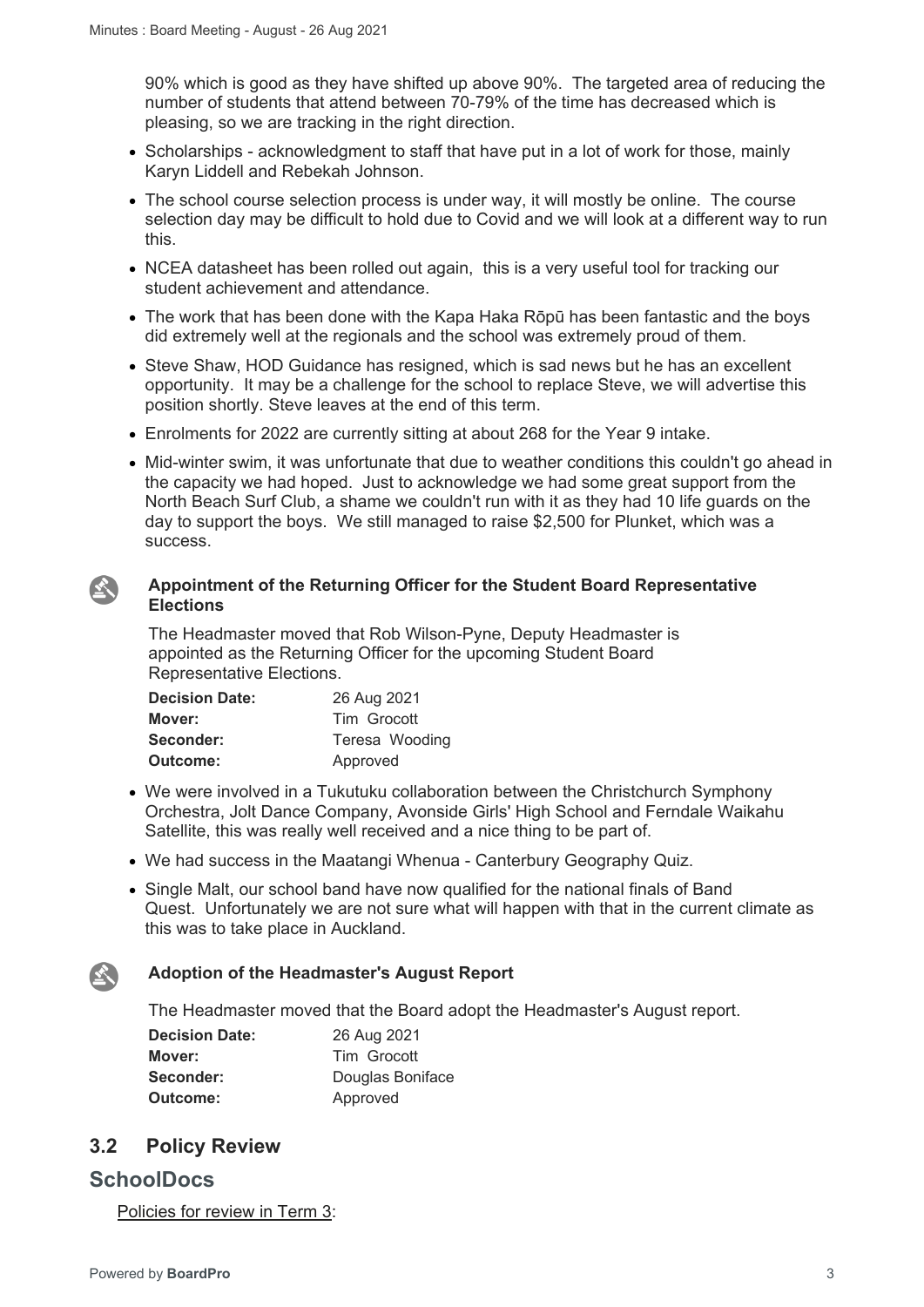- **Behaviour Management** *(BOT/Staff/Parents)*
- **Concerns and Complaints** *(BOT/Staff/Parents)*

All feedback with be presented at the September meeting.

# **3.3 Staff Representative Report**

Brendan gave a brief verbal report.

Staff are currently working and delivering lessons online due to the lockdown.

There has been Professional Development offered online.

# **3.4 Student Representative Report**

No report this month.

# **3.5 Finance, Property and H&S**

Business Manager's Report taken as read.

Brendan Jackman, Chair of Resources Committee gave a verbal report.

The school is still operating at a surplus of \$242,535, the underspend is sitting about the same as last month with relief and some in the curriculum areas.



#### **Adoption of the Financial Statements to 31 July 2021**

Moved that the Board adopt the financial statements to 31 July 2021 reporting operating surplus of \$242,535; working capital of \$3,475,563 and public equity of \$4,240,175.

| <b>Decision Date:</b> | 26 Aug 2021     |
|-----------------------|-----------------|
| Mover:                | Brendan Jackman |
| Seconder:             | Teresa Wooding  |
| Outcome:              | Approved        |



#### **Adoption of the increase of laptops for the BOYD Programme**

Moved that the Board adopt that the BYOD Programme be increased to 60 laptop purchases per year. A further 20 to be purchased now *(within approved 2021 operating budget)* and hard-shell covers be added to the management plan for protecting the devices.

| <b>Decision Date:</b> | 26 Aug 2021     |
|-----------------------|-----------------|
| Mover:                | Brendan Jackman |
| Seconder:             | Dr John Pirker  |
| Outcome:              | Approved        |



#### **Adoption of quote for 36 devices and lease entered into before April 2022**

Moved that the Board, due to potential supply issues that the 36 devices quote is approved and the lease entered into before the old lease expires in April 2022. The management plan for expiring lease is to buy out the end of lease estimated at \$15K and replace the aged devices across mainly administration areas.

| <b>Decision Date:</b> | 26 Aug 2021     |
|-----------------------|-----------------|
| Mover:                | Brendan Jackman |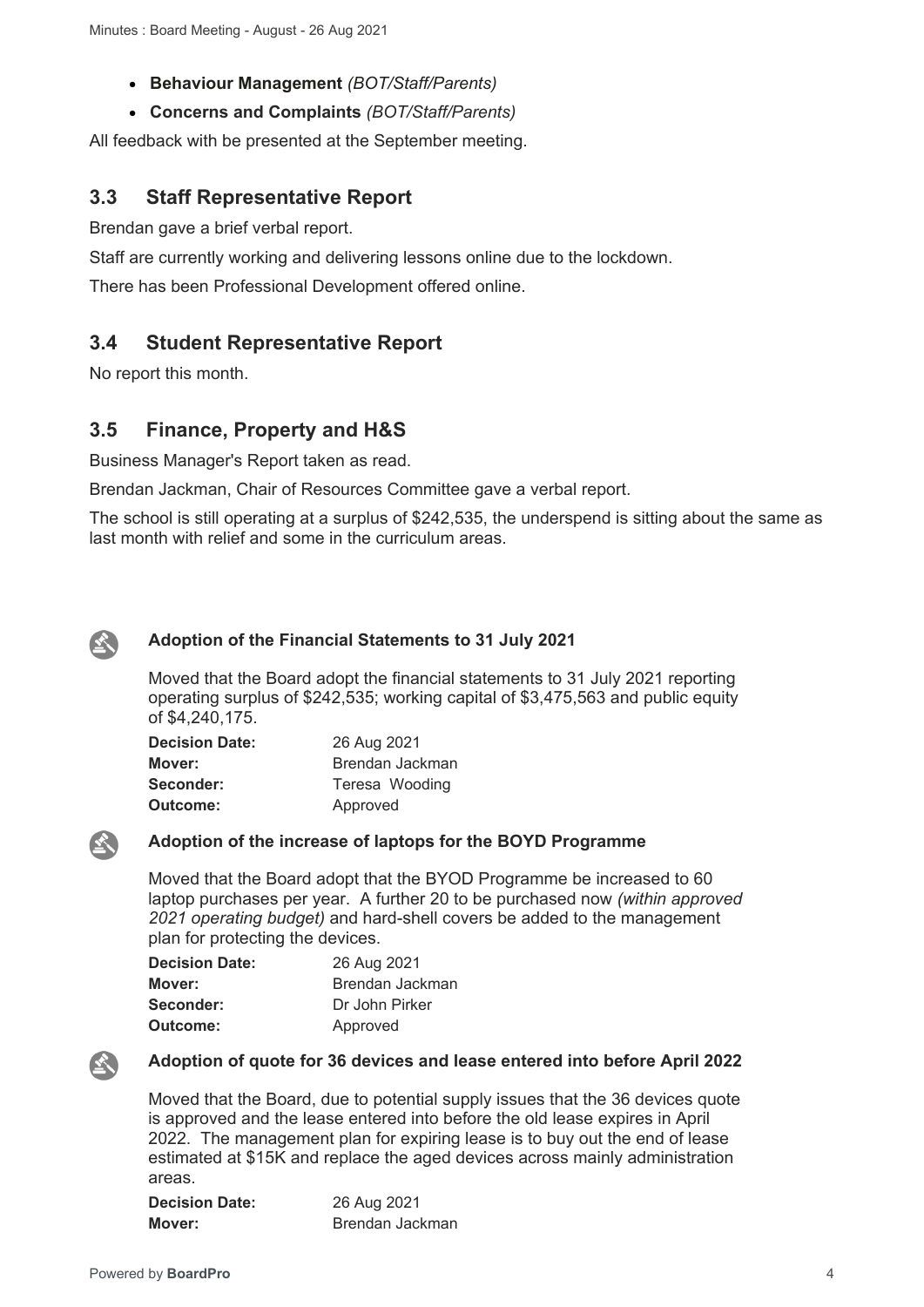| Seconder: | Douglas Boniface |
|-----------|------------------|
| Outcome:  | Approved         |



#### **Adoption of 3-year lease for school vans**

Moved that the Board adopt to enter a 3-year lease for school vans, subject to the lease figures being confirmed as similar to the estimate, for an LDV 14 seater and to purchase a Toyota Cargo van with the conversion to 12-seater with rear air-conditioning.

| <b>Decision Date:</b> | 26 Aug 2021     |
|-----------------------|-----------------|
| Mover:                | Brendan Jackman |
| Seconder:             | laean Cranwell  |
| <b>Outcome:</b>       | Approved        |

Property Update following the monthly property meeting

- ShapeEd has come up with a new design for the new bike sheds, the price was significant so the Headmaster suggested they revisit the plan and make it a much more simple design, a fenced area that is secure.
- It was requested that the verti plowing of the fields commence in a few weeks times and the school is hopeful this might still be possible. This would allow the fields to have the treatment on them then a chance for them to repair over the school holiday break.
- The heating of the building was raised, this was around the extremely cold weather we recently received where some work areas were not heating above 16 degrees. This is being investigated.

# 4. Identify agenda items for next meeting

#### **4.1 Preparation for next meeting**

Māori name for Shirley Boys' High School - to be added to the start on September's agenda.

# 5. Administration

#### **5.1 Confirm Minutes**

**Board Meeting - July 29 Jul 2021,** the minutes were confirmed as presented.



#### **Adoption of minutes from the Board Meeting held 29 July 2021**

That the minutes of the Board meeting held on 29 July 2021, having been circulated, be approved as a true and accurate record of that meeting.

| <b>Decision Date:</b> | 26 Aug 2021    |
|-----------------------|----------------|
| Mover:                | laean Cranwell |
| <b>Outcome:</b>       | Approved       |

#### **5.2 Correspondence**

Inward correspondence taken as received.

#### **5.3 General Business**

Iaean Cranwell, Board Chair and Dr John Pirker met with Lynne Te Aika.